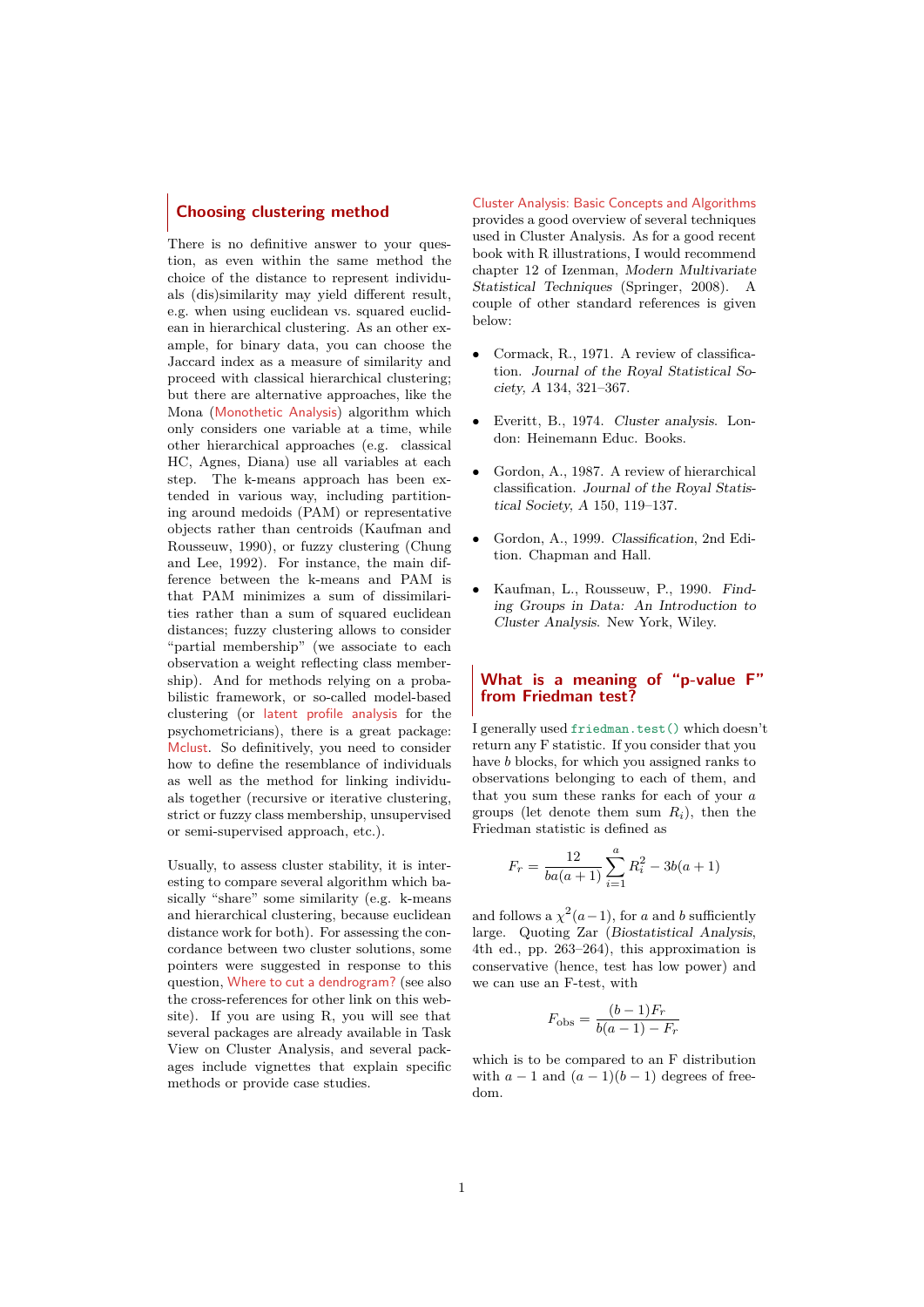# **The best measure of reliability for interval data between 0 and 1**

Referring to your comments to @Henrik, I'm inclined to think that you rather have continuous measurements on a set of objects (here, your similarity measure) for 6 raters. You can compute an [intraclass correlation](http://en.wikipedia.org/wiki/Intraclass_correlation) coefficient, as described here [Reliability in Elicitation Exercise](http://stats.stackexchange.com/questions/1015/reliability-in-elicitation-exercise/3667#3667). It will provide you with a measure of agreement (or concordance) between all 6 judges wrt. assessments they made, or more precisely the part of variance that is explained by between-rater variance. There's a working R script in appendix.

Note that this assumes that your measures are considered as real valued measurement (I refer to @onestop's comment), not really proportions of similarity or whatever between your paired sounds. I don't know of a specific version of the ICC for % or values bounded on an interval, only for binary or ranked data.

## **Update:**

Following your comments about parameters of interest and language issue:

- There are many other online ressources on the ICC; I think [David Howell](http://www.uvm.edu/~dhowell/StatPages/More_Stuff/icc/icc.html) provides a gentle and well illustrated introduction to it. Its discussion generalize to k-sample (judges/raters) without any difficulty I think, or see this chapter from Sea and Fortna on [Psychometric Methods](http://www.mebsbooks.com/cover_note/books/7/6/6/9781402004667/9781402004667-c6.pdf). What you have to think to is mainly whether you want to consider your raters as an unique set of observers, not necessarily representative of all the raters that would have assess your object of measurement (this is called a fixed effect), or as a random sample of raters sampled from a larger (hypothetical) population of potential raters: in the former case, this corresponds to a oneway anova or a consistency ICC, in the latter case we talk about an agreement ICC.
- A colleague of mine successfully used [Kevin](http://www.mathworks.co.uk/matlabcentral/fileexchange/21501-intraclass-correlation-coefficients) [Brownhill's script](http://www.mathworks.co.uk/matlabcentral/fileexchange/21501-intraclass-correlation-coefficients) (from Matlab Central file exchange). The ICC you are interested in is then cse=3 (if you consider that your raters are not representative of a more general population of raters).

# **How do you draw structural equation/MPLUS models?**

I use the [psych](http://cran.r-project.org/web/packages/psych/index.html) R package for CFA and John Fox's [sem](http://cran.r-project.org/web/packages/sem/index.html) package with simple SEM. Note that the graphical backend is graphviz. I don't remember if the [lavaan](http://lavaan.ugent.be/) package provides similar or better facilities.

Otherwise, the [Mx software](http://www.vcu.edu/mx/) for genetic modeling features a graphical interface in its Windows flavour, and you can export the model with path coefficients.

# **What graphical techniques are used in Structural Equation Modeling?**

I worked with Laura Trinchera who contributed a nice R package for PLS-path modeling, [plspm](http://cran.r-project.org/web/packages/plspm/). It includes several graphical output for various kind of 2- and k-block data structures.

I just discovered the [plotSEMM](http://www.bethanykok.com/plotSEMM.html) R package. It's more related to your second point, though, and is restricted to graphing bivariate relationships.

As for recent references on diagnostic plot for SEMs, here are two papers that may be interesting (for the second one, I just browsed the abstract recently but cannot find an ungated version):

- 1. Sanchez BN, Houseman EA, and Ryan LM. [Residual-Based Diagnostics for Structural](http://deepblue.lib.umich.edu/bitstream/2027.42/65983/1/j.1541-0420.2008.01022.x.pdf) [Equation Models](http://deepblue.lib.umich.edu/bitstream/2027.42/65983/1/j.1541-0420.2008.01022.x.pdf). Biometrics (2009) 65, 104–115
- 2. Yuan KH and Hayashi K. [Fitting data](http://www.ncbi.nlm.nih.gov/pubmed/20853955) [to model: Structural equation modeling](http://www.ncbi.nlm.nih.gov/pubmed/20853955) [diagnosis using two scatter plots](http://www.ncbi.nlm.nih.gov/pubmed/20853955), Psychological Methods (2010)

## **Data transformation for Principal Components Analysis from different likert scales**

As suggested by @whuber, you can "abstract" the scale effect by working with a standardized version of your data. If you're willing to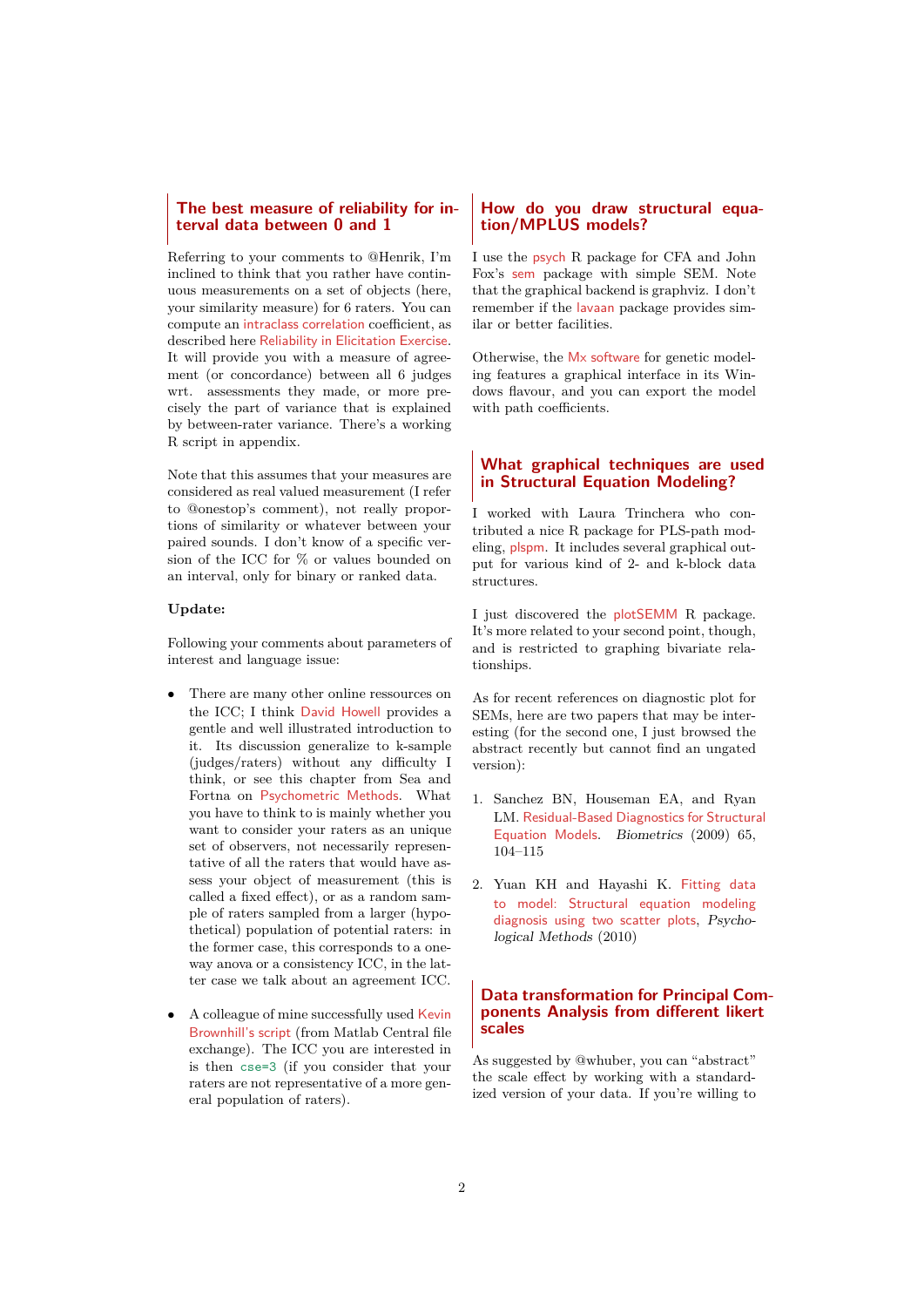accept that an interval scale is the support of each of your item (i.e. the distance between every two response categories would have the same meaning for every respondents), then linear correlations are fine. But you can also compute [polychoric correlation](http://en.wikipedia.org/wiki/Polychoric_correlation) to better account for the discretization of a latent variable (see the R package [polycor](http://cran.r-project.org/web/packages/polycor/index.html)). Of note, it's a largely more computer-intensive job, but it works quite well in R.

Another possibility is to combine optimal scaling within your PCA, as implemented in the [homals](http://cran.r-project.org/web/packages/homals/index.html) package. The idea is to find a suitable non-linear transformation of each scale, and this is very nicely described by Jan de Leeuw in the accompagnying vignette or the JSS article, [Gifi Methods for Optimal Scaling in R: The](http://www.jstatsoft.org/v31/i04/paper) [Package homals](http://www.jstatsoft.org/v31/i04/paper). There are several examples included.

For a more thorough understanding of this approach with any factorial method, see the work of [Yoshio Takane](http://takane.brinkster.net/Yoshio/) in the 80s.

Similar points were raised by @Jeromy and @mbq on related questions, [Does it ever make](http://stats.stackexchange.com/questions/539/does-it-ever-make-sense-to-treat-categorical-data-as-continuous) [sense to treat categorical data as continuous?](http://stats.stackexchange.com/questions/539/does-it-ever-make-sense-to-treat-categorical-data-as-continuous), [How can I use optimal scaling to scale an ordinal](http://stats.stackexchange.com/questions/548/how-can-i-use-optimal-scaling-to-scale-an-ordinal-categorical-variable) [categorical variable?](http://stats.stackexchange.com/questions/548/how-can-i-use-optimal-scaling-to-scale-an-ordinal-categorical-variable)

# **How does one calculate Cohen's d and confidence intervals after logit in Stata?**

Cohen's d is not directly available in Stata, and you have to resort on external macros, e.g. [sizefx](http://econpapers.repec.org/software/bocbocode/s456738.htm) (ssc install sizefx). It works fine if you have to series of values, but I found it less handy when you work with a full data set because there's no possibility to pass options to this command  $(e.g. by())$ .

Anyway, you can still use the original formula (with pooled SDs),

$$
\delta_c = \frac{\bar{x}_1 - \bar{x}_2}{s_p}
$$

where  $s_p = \sqrt{\frac{(n_1-1)s_1^2 + (n_2-1)s_2^2)}{(n_1+n_2-2)}}$ .

Here is an example by hand:

| webuse lbw |
|------------|
|            |

. logit low age smoke

. graph box age, by(low)

. tabstat age, by(low) statistics(mean sd N)

#### Summary for variables: age

by categories of: low (birthweight<2500g)

| 1ow <sub>1</sub> | mean<br>-----------------------------------    | sd |           |
|------------------|------------------------------------------------|----|-----------|
|                  | 0   23.66154 5.584522<br>1   22.30508 4.511496 |    | 130<br>59 |
|                  | Total   23.2381 5.298678                       |    | 189       |

 $\frac{d}{d}$ splay "Cohen's d: = " (23.66154-22.30508) / sqrt((129\*(5.584522)^2+58\*(4.51

```
Cohen's d: = .25714326
```
This is in agreement with what R would give:

library(MBESS) res <- smd(Mean.1=23.66154, Mean.2=22.30508, s.1=5.584522, s.2=4.511496, n.1=130, n.2=59) ci.smd(smd=res, n.1=130, n.2=59, conf.level=0.95)

that is an effect size of 0.257 with  $95\%$  CI [– 0.052;0.566].

In contrast, sizefx gives results that differ a little (I have use separate age,  $by(low)$ and collapse the results in a new data window, here two columns labeled age0 and age1), the ES version calculated above corresponding to what is referred to as Hedge's g below (unless I miss something in the [code](http://fmwww.bc.edu/repec/bocode/s/sizefx.ado) I read):

```
. sizefx age0 age1
```

```
Cohen's d and Hedges' g for: age0 vs. age1
Cohen's d statistic (pooled variance) = .26721576
Hedges' g statistic = .26494154
```
Effect size correlation (r) for: age0 vs. age1 ES correlation  $r = .13243109$ 

# **Inter-rater reliability between similarity matrices**

My first idea would be to try some kind of cluster analysis (e.g. [hierarchical clustering](http://en.wikipedia.org/wiki/Hierarchical_clustering)) on each similarity matrix, and compare the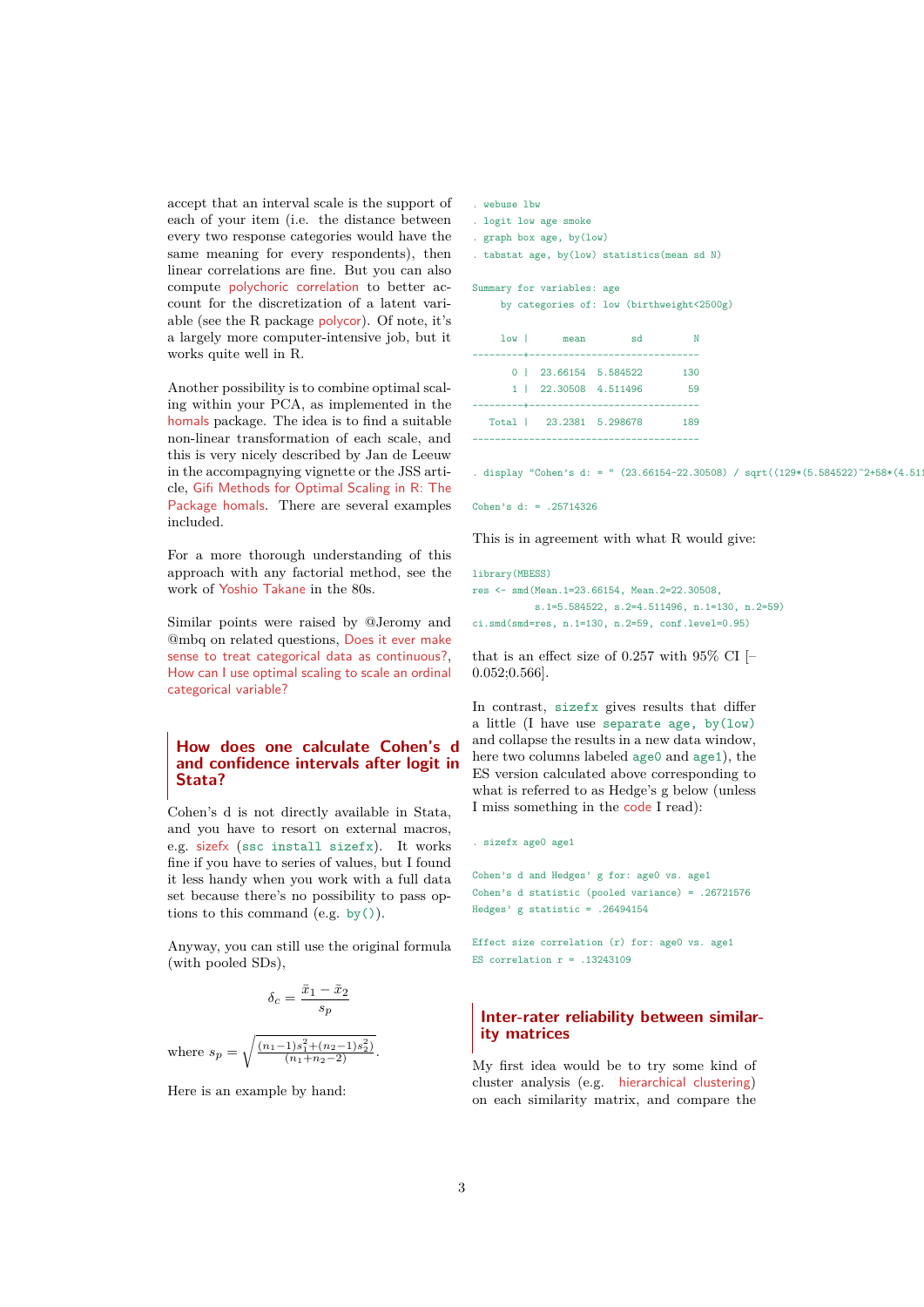classification trees across raters. We can derive a similarity index from all dendrograms, as discussed here, [A measure to describe the](http://stats.stackexchange.com/questions/3672/a-measure-to-describe-the-distribution-of-a-dendrogram) [distribution of a dendrogram](http://stats.stackexchange.com/questions/3672/a-measure-to-describe-the-distribution-of-a-dendrogram), or in this review, [Comparing Clusterings - An Overview](http://citeseerx.ist.psu.edu/viewdoc/download?doi=10.1.1.164.6189&rep=rep1&type=pdf) from Wagner and Wagner.

You benefit from working with already existing distance matrices, thus such methods will really reflect the nature of your data, and you can still derive a single numerical value to quantify the closeness of method-specific assessments. The following article may be interesting, if you need to refer to existing work:

Hamer, RM and Cunningham, JW. [Cluster Analyzing Profile Data Confounded](http://apm.sagepub.com/content/5/1/63.abstract) [with Interrater Differences: A Comparison](http://apm.sagepub.com/content/5/1/63.abstract) [of Profile Association Measures](http://apm.sagepub.com/content/5/1/63.abstract). Applied Psychological Measurement (1981) 5(1): 63–72.

Another approach would be to apply some kind of [Principal Component Analysis](http://en.wikipedia.org/wiki/Principal_component_analysis) on each similarity matrix, and keep only the first principal component (the linear combination of all 100 items that account for the maximum of variance). More precisely, as you work with (dis)similarity indices or a particular distance/proximity metric, it is sometimes referred to as Principal Coordinate Analysis or [Multidimensional Scaling](http://en.wikipedia.org/wiki/Multidimensional_scaling) (MDS), although PCA and MDS would yield similar results when dissimilarities are defined as euclidean distances. There is a working example in Izenman's book ([Modern Multivariate Statistical](http://books.google.fr/books?id=1CuznRORa3EC&printsec=frontcover&dq=modern+multivariate+statistical+techniques&source=bl&ots=Uq98CVdyIf&sig=LE3N0YX4M1dP93cvZC4cotrnsRE&hl=fr&ei=Bum_TPbhGsuO4gb7_ZiCDQ&sa=X&oi=book_result&ct=result&resnum=4&ved=0CCsQ6AEwAw) [Techniques](http://books.google.fr/books?id=1CuznRORa3EC&printsec=frontcover&dq=modern+multivariate+statistical+techniques&source=bl&ots=Uq98CVdyIf&sig=LE3N0YX4M1dP93cvZC4cotrnsRE&hl=fr&ei=Bum_TPbhGsuO4gb7_ZiCDQ&sa=X&oi=book_result&ct=result&resnum=4&ved=0CCsQ6AEwAw), chapter 13, "perceptions of color in human vision", pp. 468–470) and a discussion on so-called all-pairs design pp. 471–472. You can then compare the 6 linear combinations (i.e., the weights associated to each sound by rater-specific MDS) to assess their consistency across raters. There, an ICC (as described in my [previous answer](http://ttp://stats.stackexchange.com/questions/3762/the-best-measure-of-reliability-for-interval-data-between-0-and-1-closed)) could make sense, but I don't know of any application of it in this particular case.

# **How to create a barplot diagram where bars are side-by-side in R**

I shall assume that you are able to import your data in R with read.table() or the shorthand read.csv() functions. Then you can apply any summary functions you want, for instance table or mean, as below:

```
x \leftarrow \text{replicate}(4, \text{norm}(100))apply(x, 2, mean)
```
or

x <- replicate(2, sample(letters[1:2], 100, rep=T))  $ann|v(x, 2, \text{table})$ 

The idea is to end up with a matrix or table for the summary values you want to display.

For the graphical output, look at the barplot() function with the option beside=TRUE, e.g.

```
barplot(matrix(c(5,3,8,9),nr=2), beside=T,
        col=c("aquamarine3","coral"),
        names.arg=LETTERS[1:2])
legend("topleft", c("A","B"), pch=15,
       col=c("aquamarine3","coral"),
       bty="n")
```
The space argument can be used to add an extra space between juxtaposed bars.



## **Comparing test-retest reliabilities**

Both situations are specific cases of testretest, except that the recall period is null in the first case you described. I would also expect a larger agreement in the former case, but that may be confounded with a learning or memory effect. A chance-corrected measure of agreement, like [Cohen's kappa](http://en.wikipedia.org/wiki/Cohen), can be